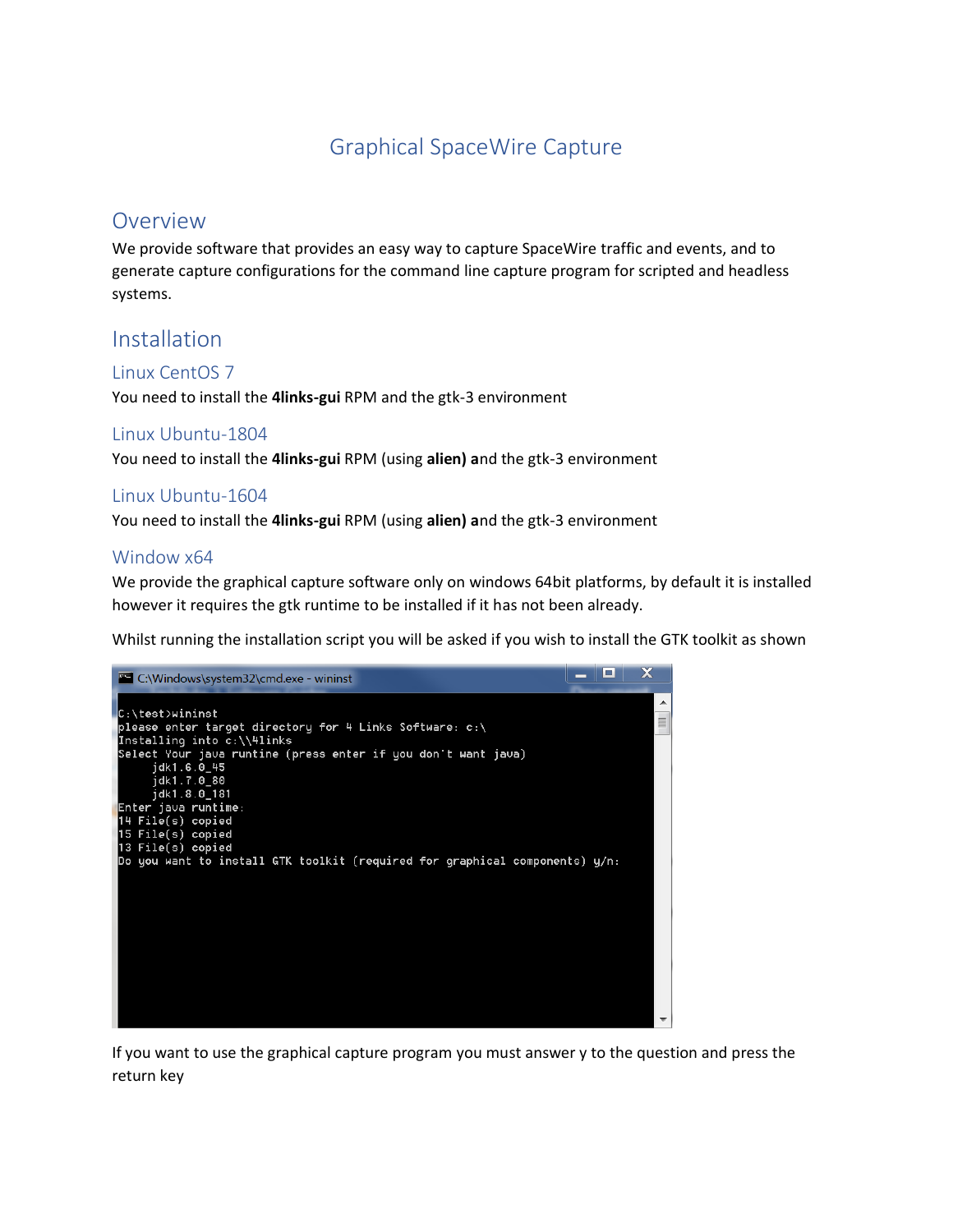# Running Graphical Capture Tool

## Preparing your environment

Once installed you need to set up the environment to run the tool

#### Linux

You prepare your environment by "dotting in" the script **/opt/4links/env**

#### Windows

You prepare your environment by running the batch file **4linksvars.bat**

## Running the program

Once your environment has been prepared you can run the Graphical Capture Program by typing **msrg** on the command line, you will be presented with the following window

|                                   | 4Links MSR Capture                                         | $\Box$ | $\times$ |
|-----------------------------------|------------------------------------------------------------|--------|----------|
| File Capture MSR                  |                                                            |        |          |
| Networking                        |                                                            |        |          |
| Address                           | Connect                                                    |        |          |
| Device                            |                                                            |        |          |
| Product<br>Serial No              |                                                            |        |          |
| Storage                           |                                                            |        |          |
| Location<br>captured data         | $\blacktriangleright$ File Size 4<br>Single File<br>Browse |        |          |
| Waveforms waveform directory      | MSR format $\bullet$<br>Browse                             |        |          |
| Capture<br>Runtime<br>Stored      |                                                            |        |          |
| Link Status                       |                                                            |        |          |
| Link<br><b>RX</b><br>TX<br>Link 1 | <b>Bytes Read</b><br>Errors<br>Missed                      |        |          |
| Link 2                            |                                                            |        |          |
| Link 3                            |                                                            |        |          |
|                                   |                                                            |        |          |
| Link 4                            |                                                            |        |          |
|                                   |                                                            |        |          |
|                                   |                                                            |        |          |
|                                   |                                                            |        |          |
|                                   |                                                            |        |          |
|                                   |                                                            |        |          |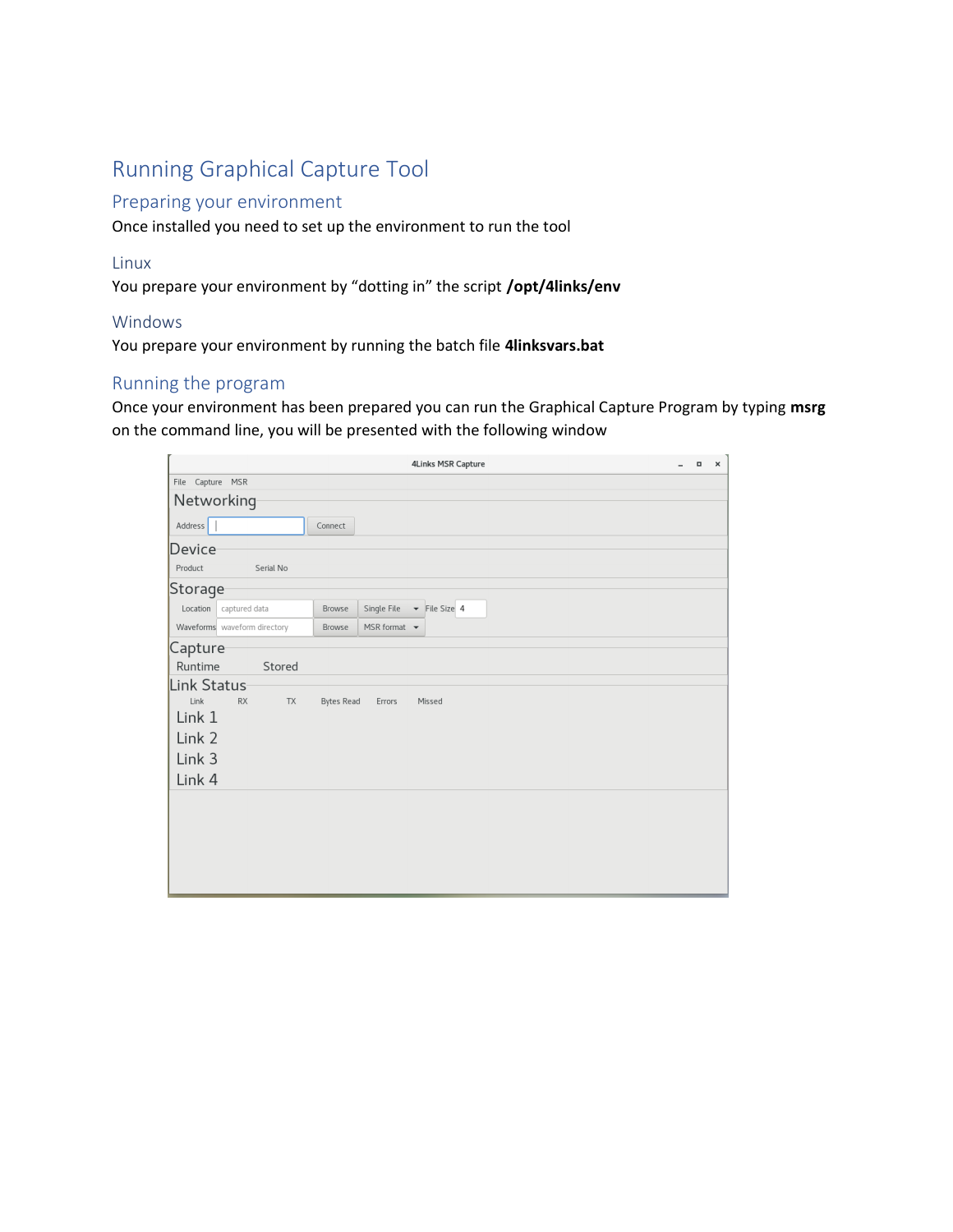# Capture Program Layout

The following diagram shows the components of the graphical capture tool

|                                   |                      |                                         | <b>4Links MSR Capture</b> |                                              | $\Box$ | $\times$ |
|-----------------------------------|----------------------|-----------------------------------------|---------------------------|----------------------------------------------|--------|----------|
| File Capture MSR                  |                      |                                         |                           | <b>IP Address/Name of MSR/SLR</b>            |        |          |
| Networking                        |                      |                                         |                           |                                              |        |          |
| Address                           | Connect-             |                                         |                           | <b>Connects to device and starts capture</b> |        |          |
| Device                            |                      |                                         |                           |                                              |        |          |
| Product<br>Serial No              |                      |                                         | <b>Device Information</b> |                                              |        |          |
| <b>Data Location</b><br>Storage   |                      |                                         | File "chunking"           |                                              |        |          |
| Location<br>captured data         | <b>Browse</b>        | Single File<br>$\overline{\phantom{a}}$ | File Size 4               |                                              |        |          |
| Waveforms waveform directory      | Browse               | MSR format $\rightarrow$                |                           | <b>Capture Format</b>                        |        |          |
| Waveform<br>Capture               |                      |                                         |                           |                                              |        |          |
| Runtime Time Stored Data Captured |                      |                                         | <b>Link # of Errors</b>   |                                              |        |          |
| Link Status                       |                      |                                         |                           | Link # of missed packets                     |        |          |
| Link<br><b>RX</b><br><b>TX</b>    | <b>Bytes Read</b>    | Errors                                  | Missed                    |                                              |        |          |
| Link 1                            |                      | <b>Link Bytes Read</b>                  |                           |                                              |        |          |
| Link 2                            | <b>Link TX Speed</b> |                                         |                           |                                              |        |          |
| Link 3                            |                      |                                         |                           |                                              |        |          |
| <b>Link RX speed</b><br>Link 4    |                      |                                         |                           |                                              |        |          |
|                                   |                      |                                         |                           |                                              |        |          |
|                                   |                      |                                         |                           |                                              |        |          |
|                                   |                      |                                         |                           |                                              |        |          |
|                                   |                      |                                         |                           |                                              |        |          |
|                                   |                      |                                         |                           |                                              |        |          |
|                                   |                      |                                         |                           |                                              |        |          |

Each section is documented below.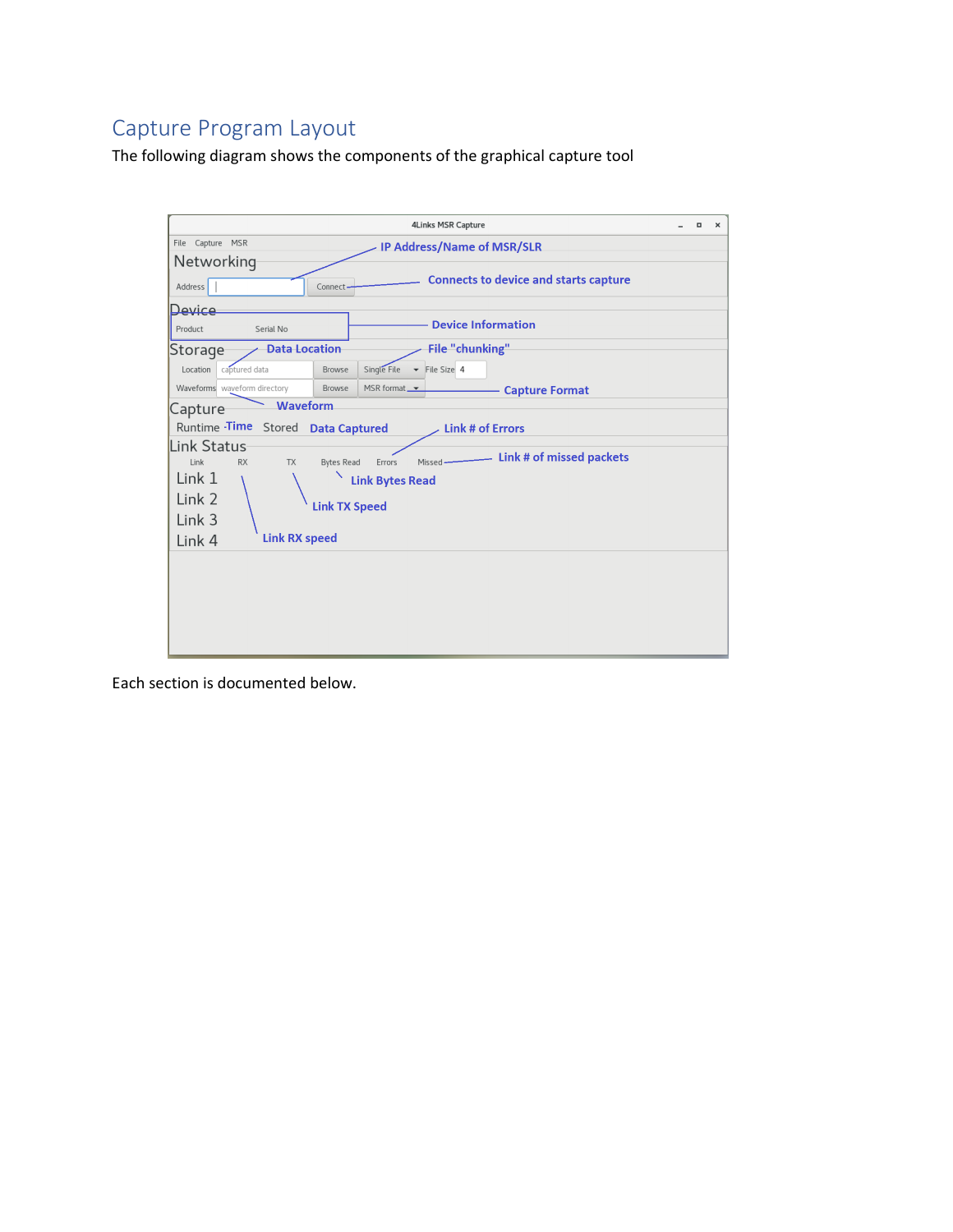## IP Address/Name of MSR/SLR

This field is the IP address or DNS name of the device to which you want to connect. We only support IPV4 addresses.

### **Connect**

This button connects to the DSR/MSR and starts capturing data.

## Device Information

The device information consists of the product to which you have connected and its serial number

### Data Location

Location is where the data is recorded to, it may be a single file, or if you have chunking enabled (see below) the directory where you wish to store the data chunks.

The "Browse" button allows you to interactively select the file or directory where you want to store data.

## File Chunking

Managing large capture files is somewhat difficult, to make life easier we allow data to be captured into smaller files for aggregation and or analysis later We have three types of FIle Chunking

- **Single File** : data is captured into single file
- **Multiple Files**: data is captured into multiple files
- **Null Capture:** no data is captured, only error waveform and error events are captured.
- **Wireshark:** data is streamed directly into wireshark

The "File Size" box is the amount of data captured into each file when capturing into **Multiple Files** is enabled.

## Waveform

Waveform is where the waveform data is stored if you are capturing waveform data.

We save waveform data in swf (the proprietary format to 4Links), vcd (Variable Change Data) used by various analysis tools and finally SVG for viewing in a web browser.

The "Browse" button allows you to interactively select the file or directory where you want to waveform store data.

## Capture Format

There are two capture formats available

- MSR the proprietary 4 Links format
- PCAP industry standard capture format for use by tools such as Wireshark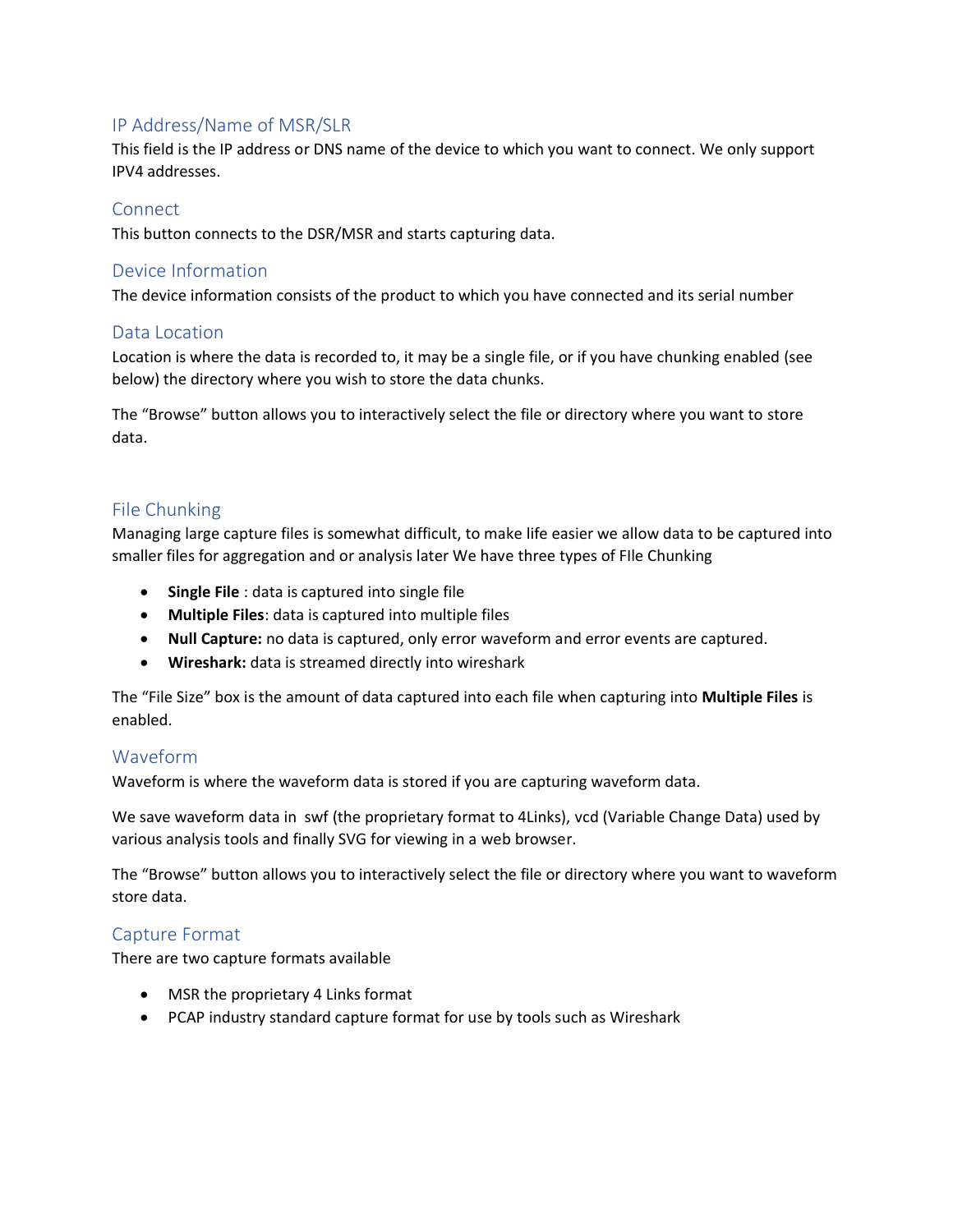Time This is how long the capture has been running

Data Captured This is how much data has been captured.

Link Information We display the state of each link.

Link RX Speed This is the speed of the RX side of the link (each link has two ports an RX and a TX

Link TX Speed This is the speed of the TX side of the link

Link Bytes Read Number of Bytes Read on both links

Link # of Errors Number of errors seen on the link

Link # of missed packets

Number of missed packets where the device has not been able to report captured data.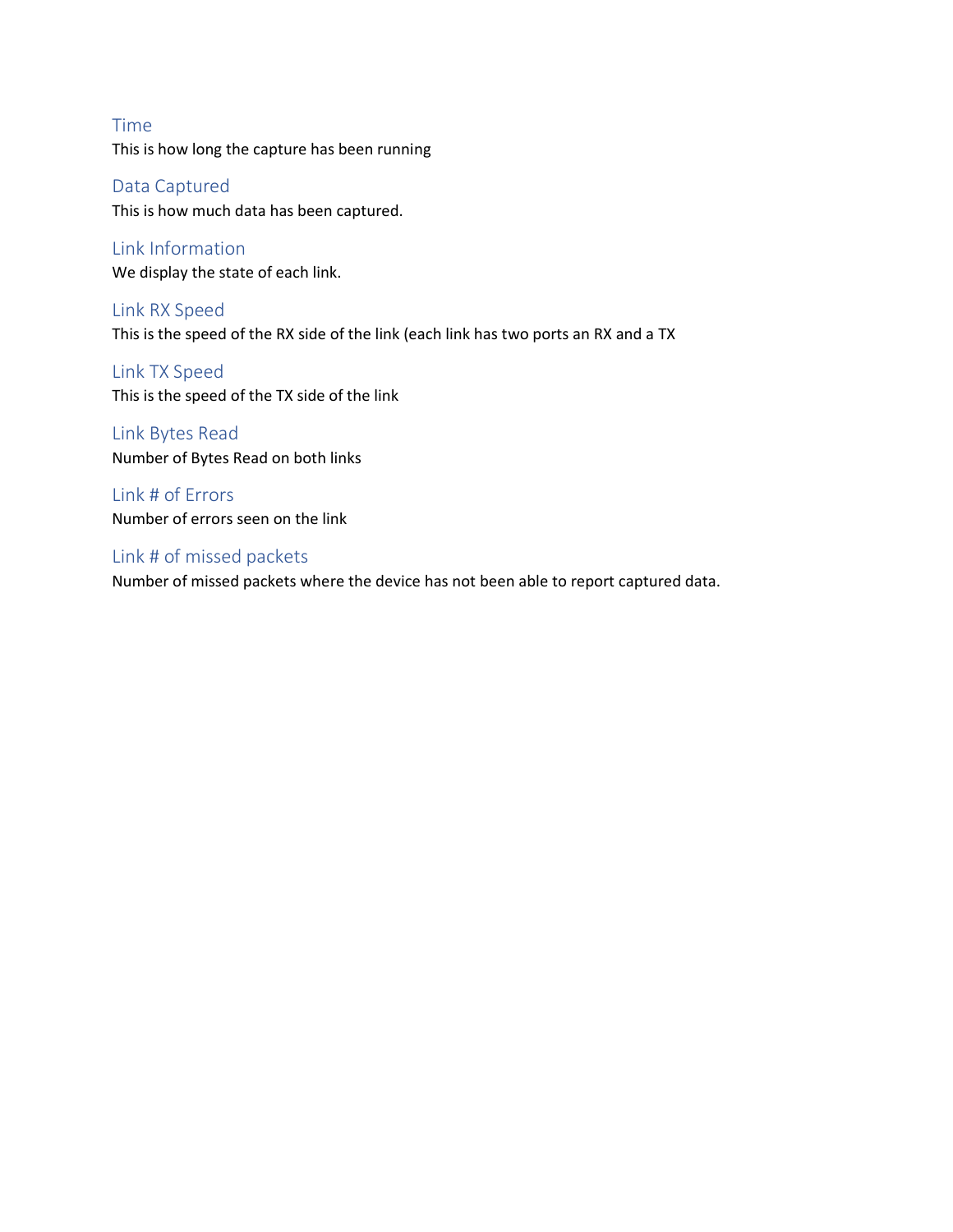# Running Capture Example

The image below shows the capture program

|                                |                                                                          |               | 4Links MSR Capture                               |                  |  | $\Box$ | × |
|--------------------------------|--------------------------------------------------------------------------|---------------|--------------------------------------------------|------------------|--|--------|---|
| File Capture MSR               |                                                                          |               |                                                  |                  |  |        |   |
| Networking                     |                                                                          |               |                                                  |                  |  |        |   |
| Address msr                    |                                                                          | Stop          |                                                  |                  |  |        |   |
| Device                         |                                                                          |               |                                                  |                  |  |        |   |
|                                | Product MSR-RG40x/4 v1.1 Serial No A586                                  |               |                                                  |                  |  |        |   |
| Storage                        |                                                                          |               |                                                  |                  |  |        |   |
|                                | Location /tmp/capture                                                    | Browse        | Single File<br>$\blacktriangleright$ File Size 4 |                  |  |        |   |
| Waveforms /tmp                 |                                                                          | <b>Browse</b> | MSR format $\bullet$                             |                  |  |        |   |
| Capture<br>Link Status<br>Link | Runtime 184 Stored 312.4 MB<br>RX<br>Link 1 10.0 Mbps 10.0 Mbps 312.4 MB | <b>TX</b>     | Bytes Read                                       | Errors<br>Missed |  |        |   |
| Link 2                         | N/C N/C                                                                  |               |                                                  |                  |  |        |   |
|                                | Link 3 N/C                                                               | N/C           |                                                  |                  |  |        |   |
|                                | $Link 4$ N/C                                                             | N/C           |                                                  |                  |  |        |   |
|                                |                                                                          |               |                                                  |                  |  |        |   |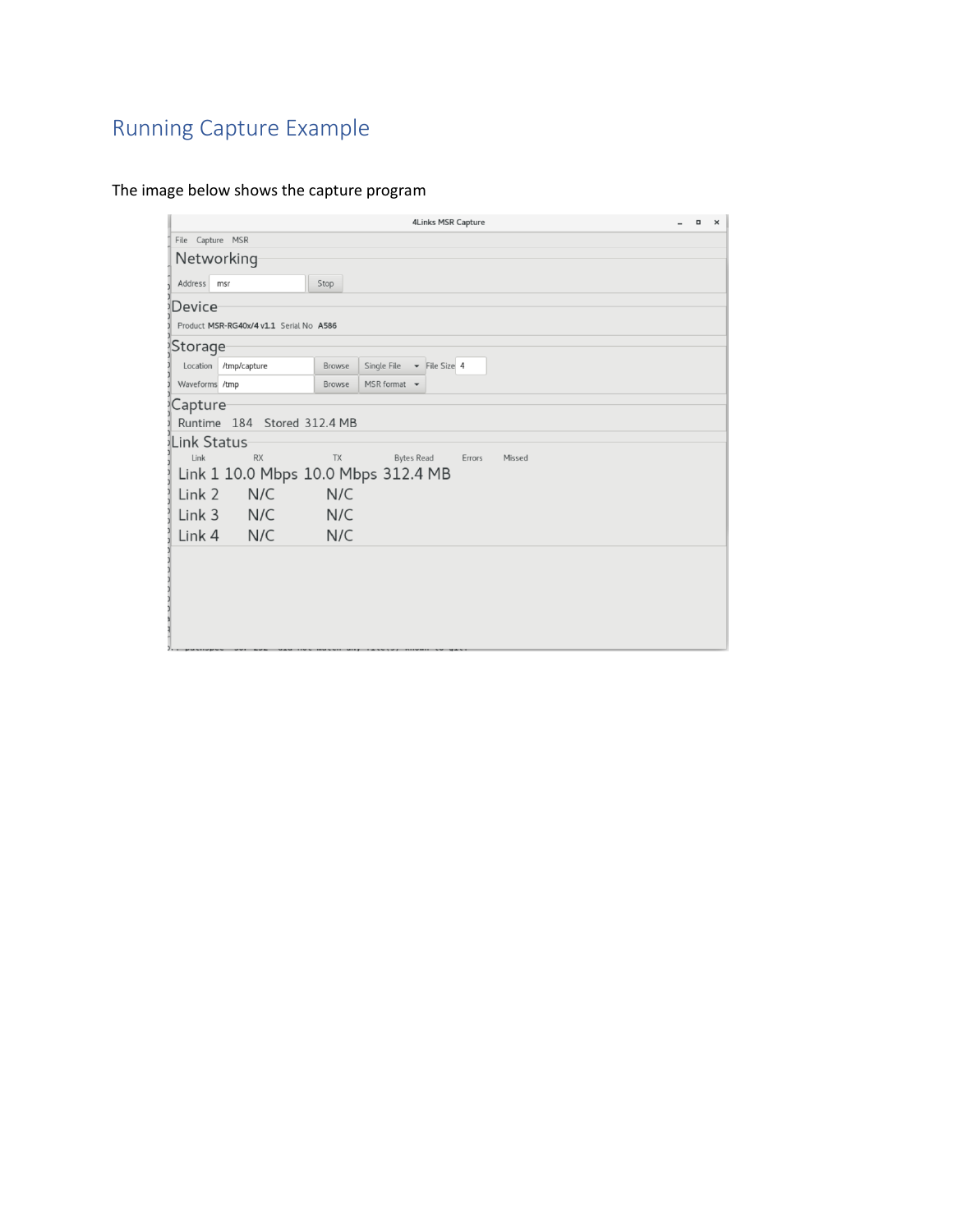# Capture Menu Options

### File

The File menu controls the configuration options for the program

#### Open

Opens a file containing a specific capture configuration

#### Save

Saves the current capture configuration to the current configuration file.

#### Save As

Saves the current capture configuration to the specified configuration file.

#### Quit

Causes the program to terminate and to stop any capture in progress

## Capture

Controls the capture configuration.

#### Reset

Resets the capture configuration to default.

#### Reset FCTS

Resets the capture configuration to default but enabling FCTS capture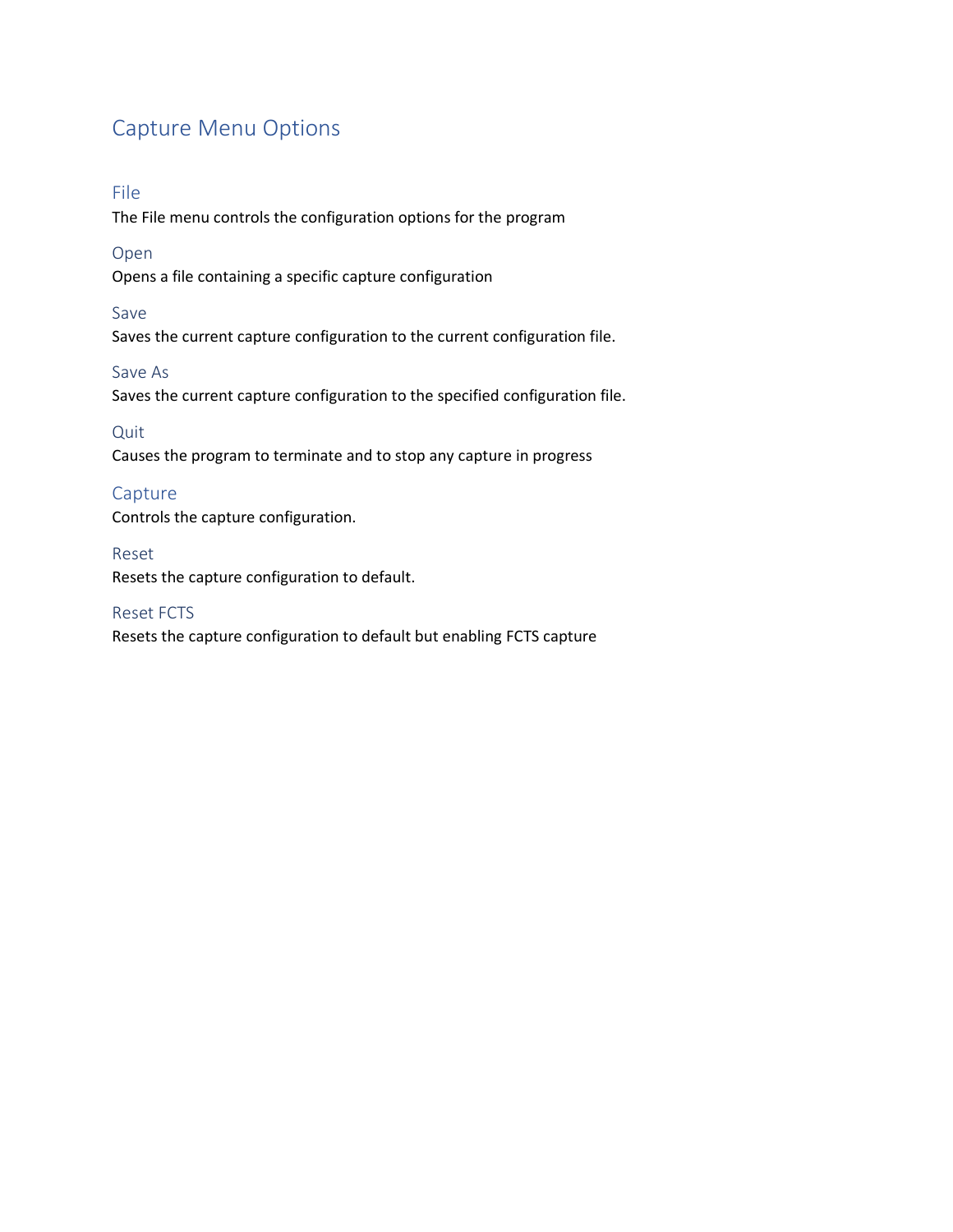#### TimeTag

Controls when a timetag is sent in the data stream

| <b>Time Tags</b><br>×          |                               |  |
|--------------------------------|-------------------------------|--|
| Llnk                           |                               |  |
| All                            |                               |  |
| Timetagging                    |                               |  |
| √ First Byte                   | $\blacktriangleright$ ESC EEP |  |
| $\vee$ EOP                     | $\blacktriangleright$ Timeout |  |
| $\blacktriangleright$ EEP      | $\blacktriangleright$ FCT     |  |
| $\blacktriangleright$ Timecode | $\Box$ NULL                   |  |
| └ Parity Error                 | Data                          |  |
| $\blacktriangleright$ ESC ESC  |                               |  |
| $\blacktriangleright$ ESC EOP  |                               |  |
| ΟK                             | Cancel                        |  |

**Link** selects the timetag options for a specific link, a timetag is recorded when

**First Byte** the first byte of a packet is seen

**EOP** an **End Of Packet** is seen

**EEP** an **Error End Of Packet** is seen

**Timecode** a SpaceWire TimeCode is received

**Parity Error** a parity error is seen

**ESC ESC** is seen on the wire as it is an illegal SpaceWire sequence

**ESC EOP** is seen on the wire as it is an illegal SpaceWire sequence

**ESC EEP** is seen on the wire as it is an illegal SpaceWire sequence

**Timeout** the link stops running SpaceWire

**FCT** is seen on spacewire

**NULL** is seen (lots of NULL's are present on SpaceWire links, so be careful using this option)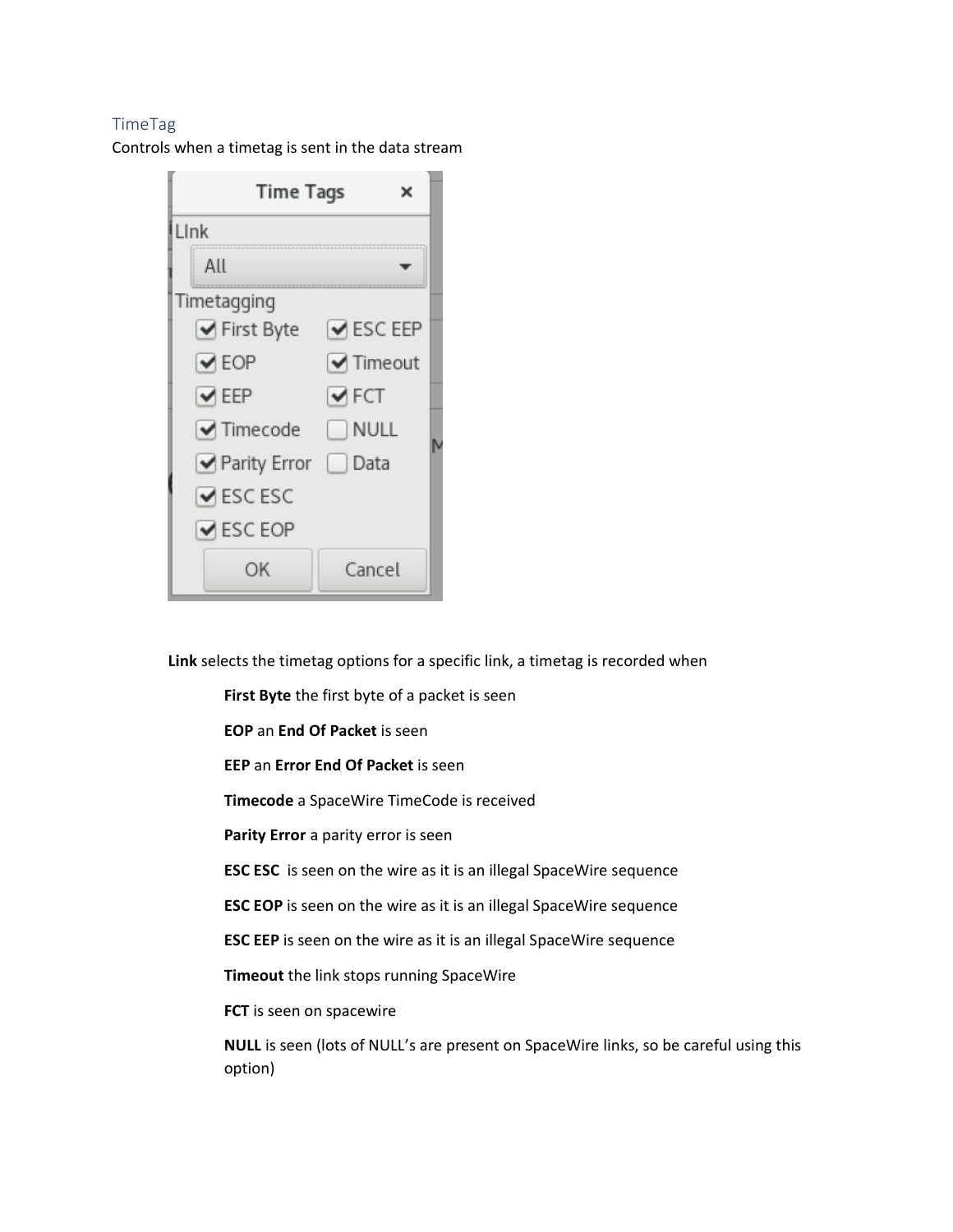**Data** SpaceWire data is timetagged (be careful using this option as lots of data is transmitted)

Note that timetags do not operate in isolation, the relevant event or waveform has to be enabled too.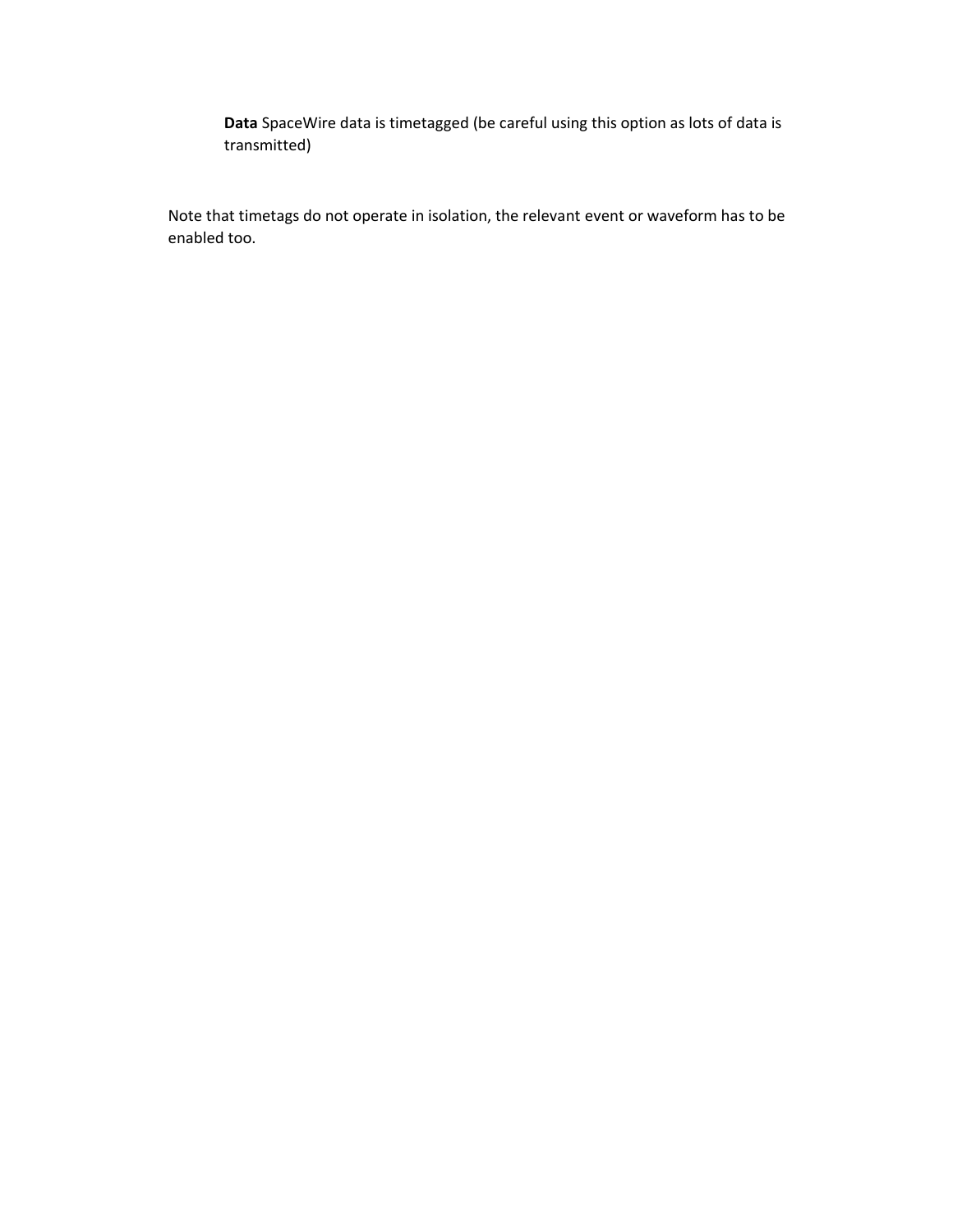#### Error Reporting

| Error Reporting<br>×                        |  |  |  |  |  |
|---------------------------------------------|--|--|--|--|--|
| ∉LInk                                       |  |  |  |  |  |
| All                                         |  |  |  |  |  |
| Spacewire Events                            |  |  |  |  |  |
| $\blacktriangleright$ Timecode<br>NULL NULL |  |  |  |  |  |
| └ Parity Error                              |  |  |  |  |  |
| $\blacktriangleright$ ESC ESC               |  |  |  |  |  |
| $\blacktriangleright$ ESC EOP               |  |  |  |  |  |
| $\vee$ ESC EEP                              |  |  |  |  |  |
| $\blacktriangleright$ Timeout               |  |  |  |  |  |
| $\blacktriangleright$ FCT                   |  |  |  |  |  |
| Cancel<br>ОK                                |  |  |  |  |  |

**Link** selects the error reporting options for each specific link. An Error Report is sent when

**Timecode** a SpaceWire TimeCode is received

**Parity Error** a parity error is seen

**ESC ESC** is seen on the wire as it is an illegal SpaceWire sequence

**ESC EOP** is seen on the wire as it is an illegal SpaceWire sequence

**ESC EEP** is seen on the wire as it is an illegal SpaceWire sequence

**Timeout** the link stops running SpaceWire

**FCT** is seen (lots of FCT's are present on SpaceWire links, so be careful using this optio

**NULL** is seen (lots of NULL's are present on SpaceWire links, so be careful using this option)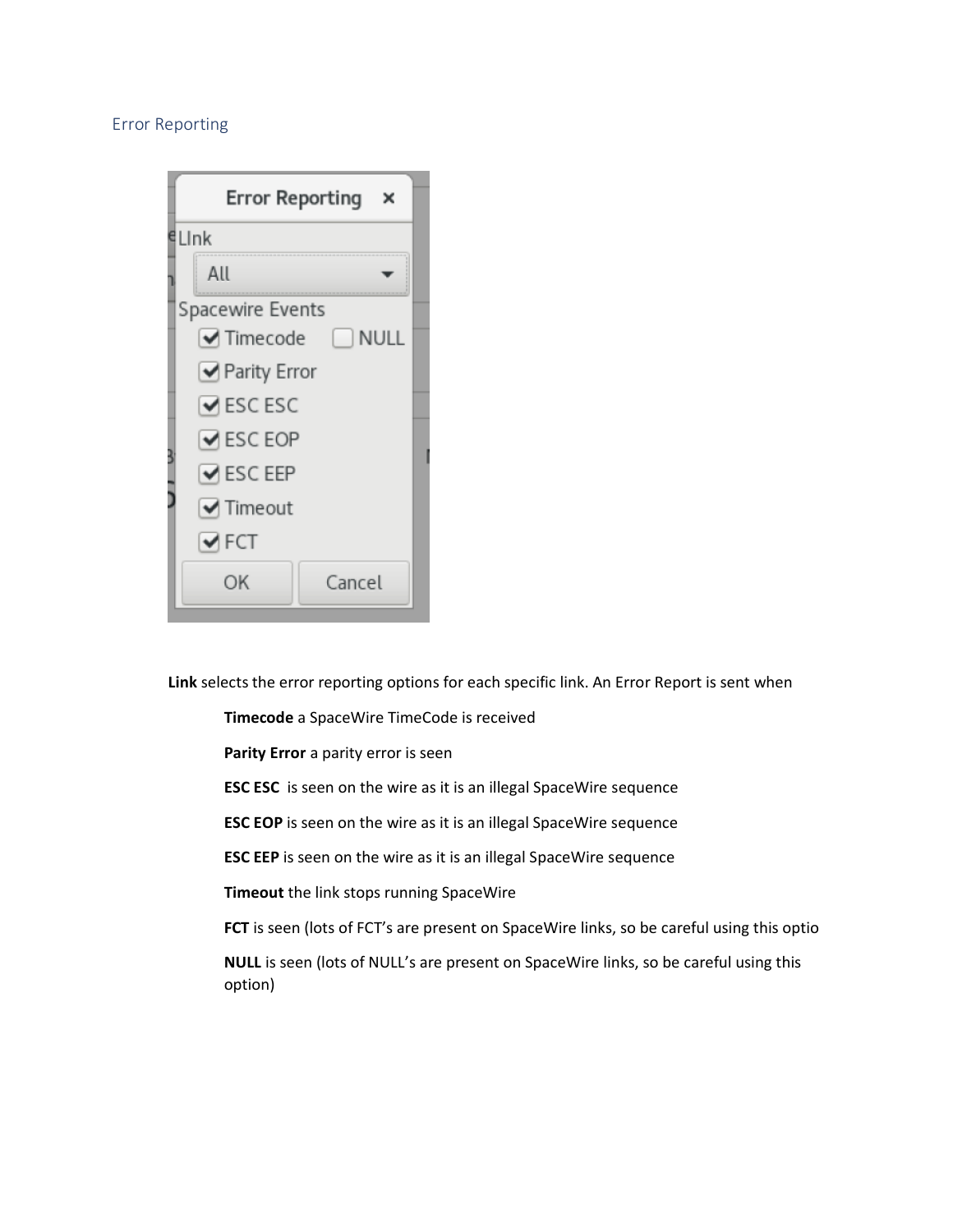#### Waveform Events

| Error Waveform Capture<br>×   |                            |  |  |  |  |
|-------------------------------|----------------------------|--|--|--|--|
| Link                          |                            |  |  |  |  |
| All                           |                            |  |  |  |  |
| Waveform Events               |                            |  |  |  |  |
|                               | Parity Error   Excess Data |  |  |  |  |
| $\blacktriangleright$ ESC EOP | Excess FCT                 |  |  |  |  |
| $\blacktriangleright$ ESC EEP | $\forall$ Timeout          |  |  |  |  |
| $\vee$ ESC ESC                | $\Box$ NULL                |  |  |  |  |
| $\Box$ EOP                    |                            |  |  |  |  |
| $\Box$ EEP                    |                            |  |  |  |  |
| [ ] Timecode                  |                            |  |  |  |  |
| ОK                            | Cancel                     |  |  |  |  |

Waveform Events are situations which mark the specific port has being in a triggered state for a waveform capture on another port, I.e. when a waveform event occurs on a specific port it can be used as a trigger to capture data on another port

**Link** selects the waveform events error sfor each specific link. A Waveform Event is marked when:-

**Parity Error** a parity error is seen

**ESC ESC** is seen on the wire as it is an illegal SpaceWire sequence

**ESC EOP** is seen on the wire as it is an illegal SpaceWire sequence

**ESC EEP** is seen on the wire as it is an illegal SpaceWire sequen

**EOP** is seen (note that there may be lots of EOP packets and enabling waveform capture for EOP for high traffic links is not recommended)

**EEP** is seen

**Timecode** a SpaceWire TimeCode is received

**Excess Data** SpaceWire is flow controlled using the FCT frame, and should there be an excess amount of data transmitted for the number of FCT's seen then this condition is set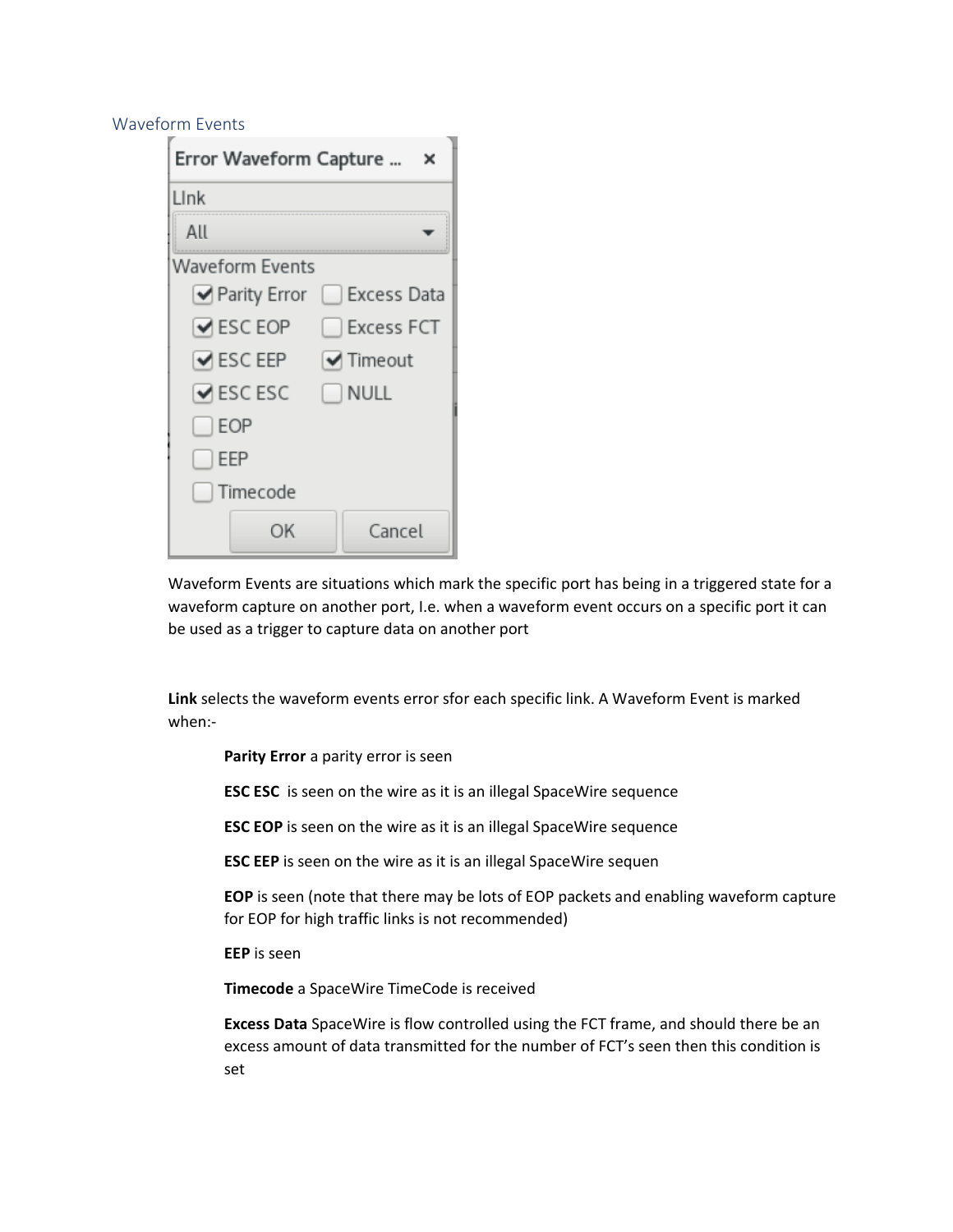**Excess FCT** SpaceWire is flow controlled using the FCT frame, and should there be an excess of FCT's for the amount of dataseen then this condition is set

**Timeout** the link stops running SpaceWire

**NULL** is seen (lots of NULL's are present on SpaceWire links, so be careful using this option)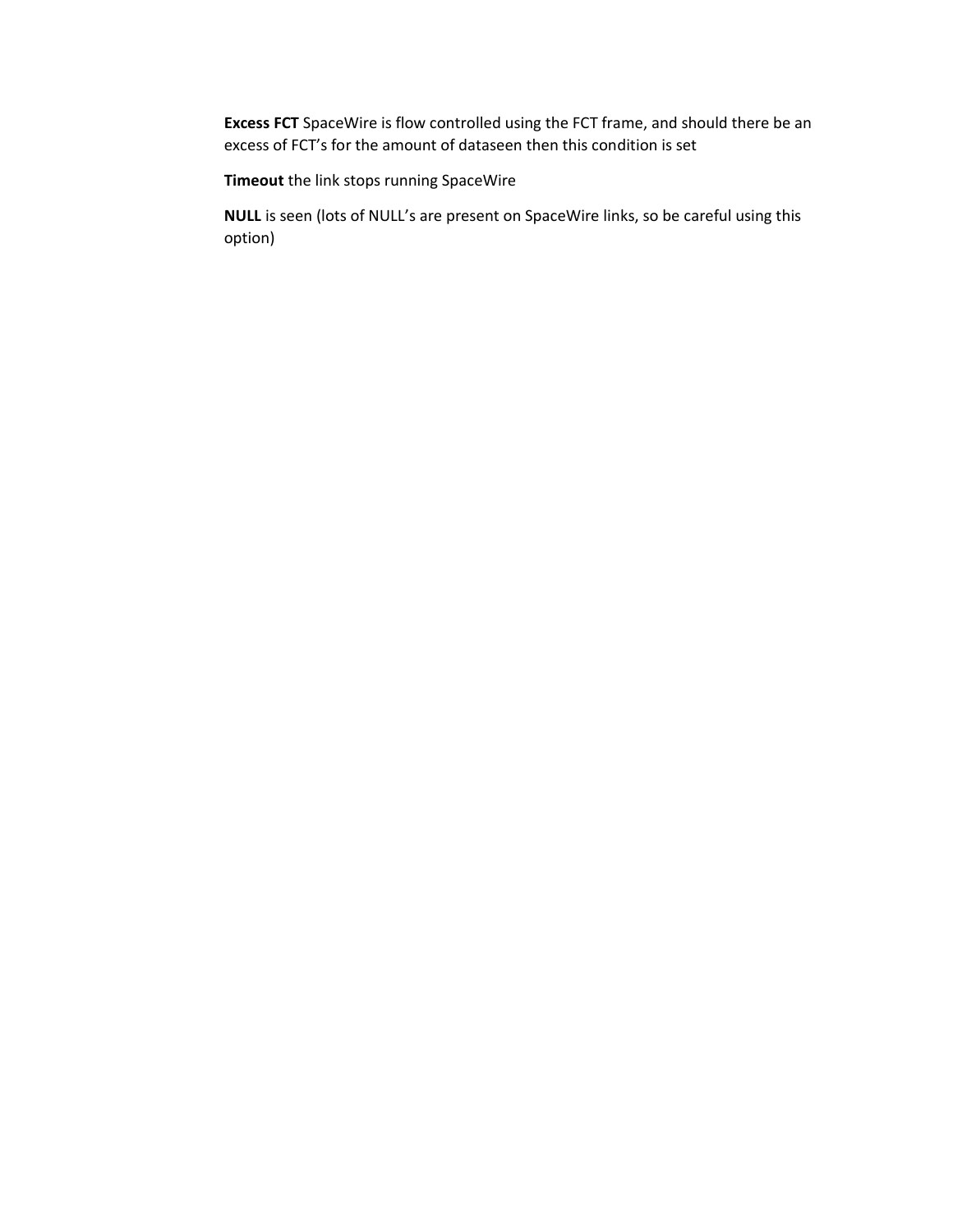## Waveform Triggers

| Error Waveform Sources X           |        |  |
|------------------------------------|--------|--|
| Link                               |        |  |
| All                                |        |  |
| Waveform Triggered Ports           |        |  |
| $\Box$ Port $1 \Box$ Port 8        |        |  |
| Port 2 SMA Ports 1&2               |        |  |
| Port 3 SMA Ports 3&4               |        |  |
| $\Box$ Port 4 $\Box$ SMA Ports 5&6 |        |  |
| Port 5 SMA Ports 7&8               |        |  |
| Port 6 Barrier                     |        |  |
| $\Box$ Port 7                      |        |  |
| ΟK                                 | Cancel |  |

This menu controls when a waveform is gathered on the link, if any of the selected links are in a triggered state then the waveform is captured.